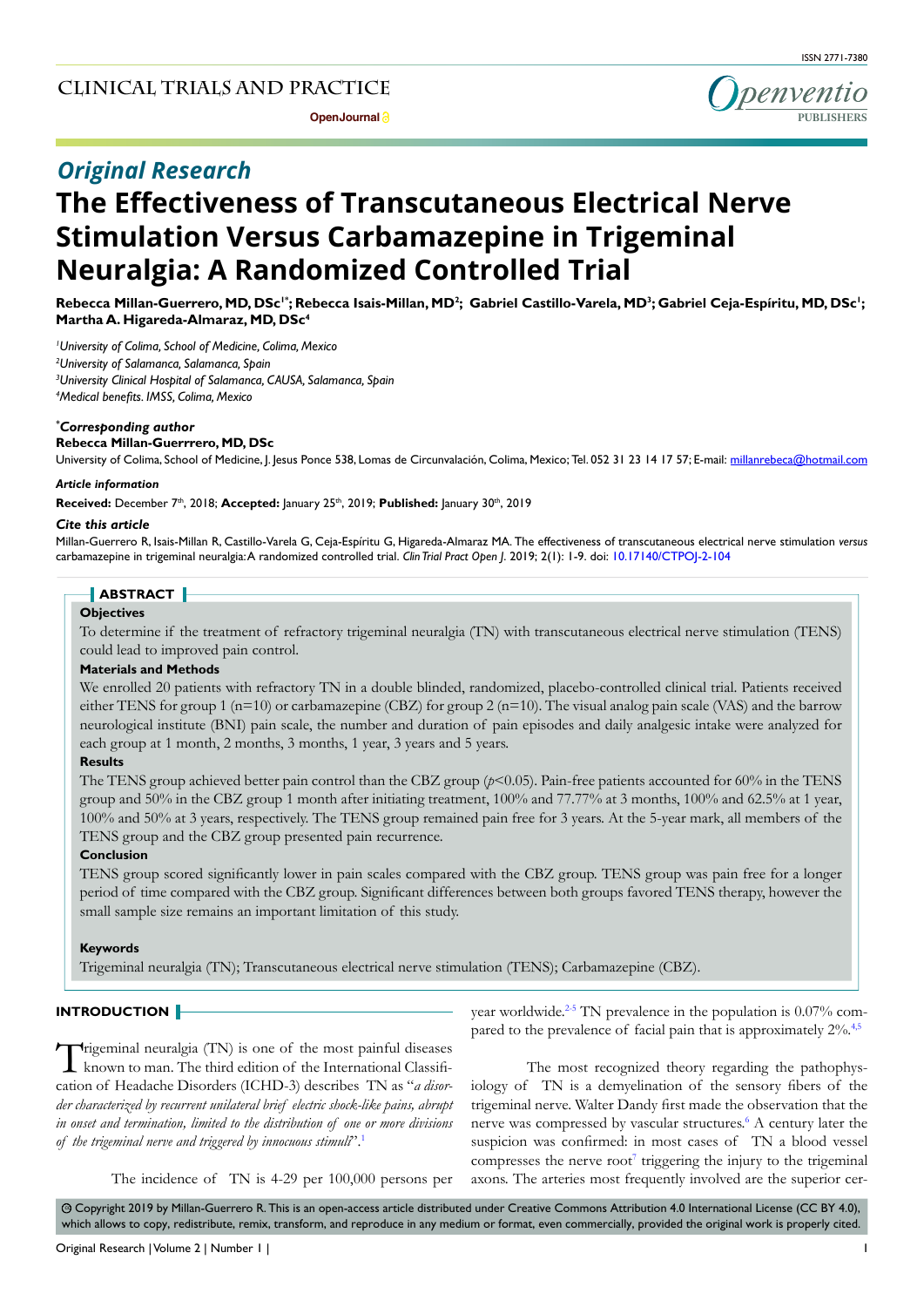ebellar artery (75%) and to a lesser extent, the inferior cerebellar artery  $(10\%)$ .<sup>[8](#page-6-5)</sup>

The international headache society (IHS) classifies TN into two categories: classic TN and symptomatic (secondary) TN.[9](#page-6-6) Classic TN develops without an identifiable cause, other than a vascular compression of the trigeminal nerve. Symptomatic TN includes patients in whom an identifiable cause can be found, such as tumors, trauma or arteriovenous malformation.<sup>9-12</sup> Some authors suggest an additional differentiation of idiopathic TN from classic TN, when a vascular compression of the trigeminal nerve is not found and an etiology cannot be identified.[13,14](#page-6-7)

Therapies for TN and neuropathy have often been pharmacologic or surgical.[15,16](#page-6-8) Antiepileptic drugs are the first line of treatment in TN. According to current evidence, carbamazepine (CBZ) is the first choice of treatment, established as effective (level A) and the only medication approved by the Food and Drug Administration (FDA) for TN. Oxcarbazepine is considered probably effective (level B) while baclofen and lamotrigine are possibly effective (level C).[17-19](#page-6-9) Pharmacologic therapies are not successful in some cases and often cause side effects.<sup>20</sup>

When pharmacologic therapies fail and more aggressive treatment is pursued, surgery is often considered.<sup>[21](#page-7-1)</sup> There are several surgical therapies available and the type of technique depends on the institution and the surgeon who performs them as well as on the characteristics of each patient.<sup>22</sup> Microvascular decompression is considered the gold standard and has the least pain recurrence, however it is an invasive procedure, with associated morbidity and mortality, in addition to relapses. Percutaneous rhizotomy, percutaneous balloon compression, and stereotactic radiosurgery are other options that can be considered for poor operative candidates.[23](#page-7-3)

Because of the limitations associated with conventional treatment, the use of complementary and alternative interventions has increased steadily, as is the case with transcutaneous electrical nerve stimulation (TENS)<sup>24</sup> procedures and low level laser therapy.[25](#page-7-5) Both of these methods have been shown to increase messenger ribonucleic acid (mRNA) precursors, inducing an analgesic effect.<sup>25,26</sup>

Transcutaneous electrical nerve stimulation (TENS) is a noninvasive, non pharmacological, and low-cost analgesic resource, defined by the American Physical Therapy Association (APTA) as the application of electrical stimulation to the skin for pain control.[27 S](#page-7-6)ince 1970s TENS has been used in acute and chronic pain, managing to reduce the intensity of pain, as well as the consumption of analgesics.<sup>[28](#page-7-7)</sup> TENS works through activation of *m* and *d* opioid receptors in the spinal cord, bulb and probably the periaqueductal gray matter.<sup>[29](#page-7-8)</sup>

TENS is a safe and promising treatment option in TN, with no noticeable side effects beyond contact dermatitis caused by self-adhesive electrodes, almost no interaction with other treatments, and few contraindications.<sup>30</sup> It is a low risk, high benefit procedure and, if necessary, can be easily halted.<sup>[31](#page-7-10)</sup> Since TENS

stimulates both sensory and motor fibers, its analgesic effects are both peripheral and central.<sup>[32](#page-7-11)</sup>

TENS allows for regulation of frequency and intensity, which is a valuable tool for pain control as different endogenous opioids are released depending on the frequency of TENS.[33](#page-7-12) In general, a higher intensity is more effective than a lower one, however it should not be excessive since tolerance to stimulation di-minishes the analgesic effect.<sup>[34](#page-7-13)</sup>

The aim of this study was to determine if the treatment of refractory TN with TENS compared to CBZ could lead to lower visual analog scale (VAS) and barrow neurological institute (BNI) pain scale scores, a reduction in number and duration of pain episodes and a lower daily analgesic intake.

# **PATIENTS AND METHODS**

This randomized, double blinded placebo-controlled clinical trial was approved by the Ethics Committee of the "*Hospital General de Zona 1*" of Colima, Mexico and was carried out in accordance with the principles of the Helsinki declaration.<sup>35</sup>

From January 2000 to December 2005 patients who presented to the Pain Management Department of the "*Hospital General de Zona 1*" with refractory TN previously treated by their primary care physician, were screened for inclusion in the study. Patients were considered "refractory" to pharmacological treatment when adequate doses of CBZ in addition to oxcarbazepine, gabapentin or pregabalin administered for a period of 3 to 6 months, failed to achieve pain control.<sup>[36](#page-7-15)</sup>

A routine head Magnetic resonance imaging (MRI), focusing on the trigeminal nerve was taken for each patient, including a 3 dimensional (3D) perpendicular trigeminal rendering to detect neurovascular compression; also transversal sagittal T1 images and T2 weighed coronal images were obtained, in order to discern between vascular and nerve structures.

Twenty-five patients who met the criteria were identified; one was excluded for having a posterior fossa vascular malformation and four others chose not to participate. Twenty patients diagnosed with classic TN of the  $2<sup>nd</sup>$  and  $3<sup>rd</sup>$  unilateral division in accordance to the IHS guidelines,<sup>[1](#page-6-0)</sup> were enrolled in the study. All patients signed consent forms and agreed to discontinue any analgesic or antiepileptic medication prior to enrollment. Participants were informed of possible side effects experienced with TENS such as skin irritation, as well as possible side effects associated with CBZ such as dizziness and nausea. They were also informed that they could withdraw from the study at any point with no explanation required.

#### **Inclusion Criteria**

Patients were enrolled based on the following inclusion criteria: 1) men and women older than 18 years of age; 2) diagnosis of TN with symptoms presenting over 6 months or more; 3) report-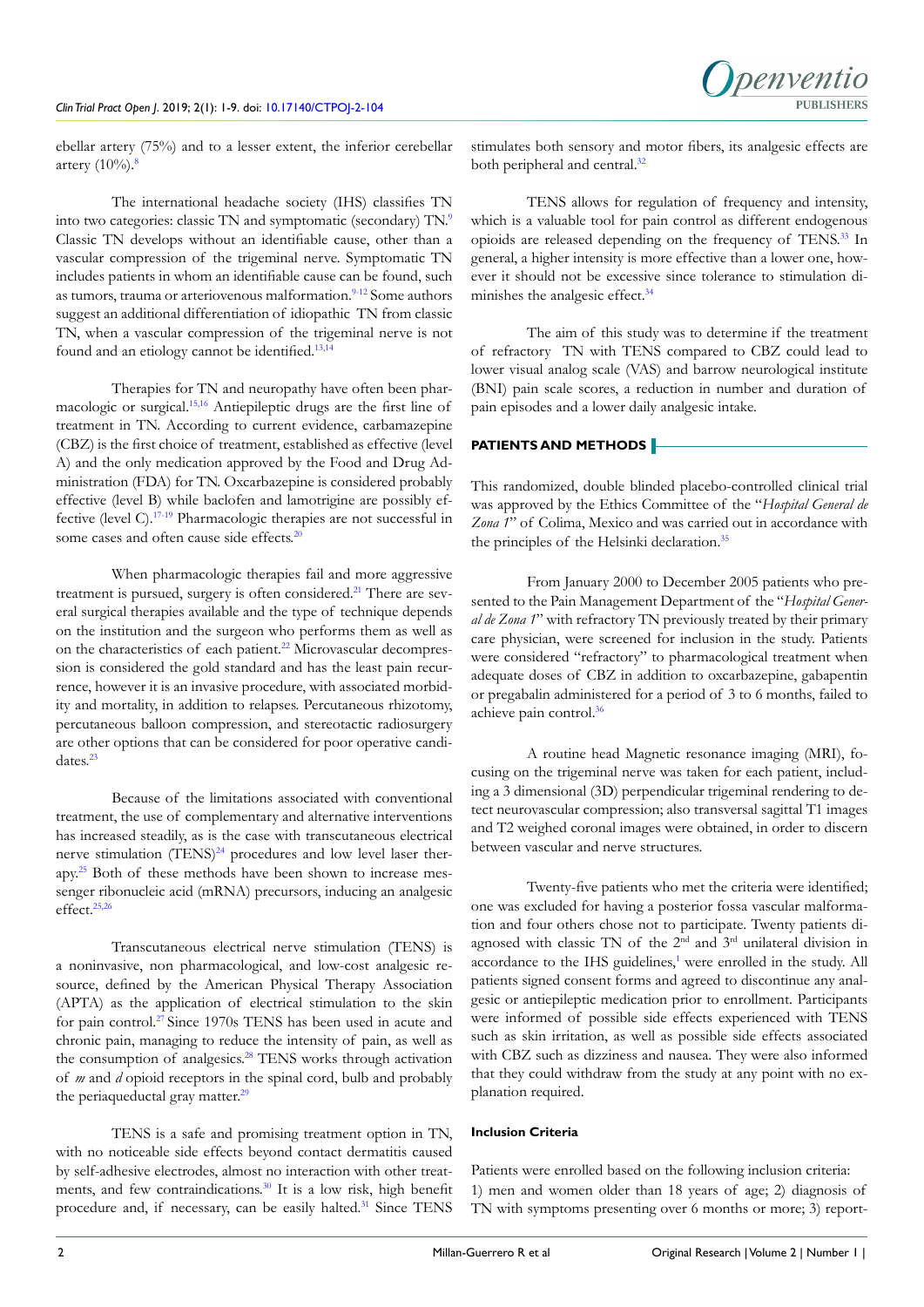

ed moderate to severe pain, with Visual Analogue Scale (VAS) score≥6 out of 10; 4) previously unsuccessful treatment; 5) no standing contraindications for TENS according to the Chartered Society for Physiotherapy (CSP)(UK) guidelines for safe use of electrophysical agents. $37/6$ ) ability to understand and sign an informed consent form.

# **Exclusion Criteria**

Patients were excluded based on the following criteria:

1) secondary TN; 2) serious psychiatric or psychological condition or a Folstein Mini-Mental (FMM) test below 24 points; 3) acute pain of a different origin such as low back pain or fibromyalgia; 4) previous treatment of acute or chronic pain conditions with TENS; 5) tumors, vascular intracranial lesions, multiple sclerosis or herpes zoster;

6) patients with pacemakers; 7) an epilepsy history; 8) concurring pregnancy.

Once diagnosed and enrolled, patients were randomized into one of the two treatment groups: 10 patients were assigned to Group 1 (TENS) and 10 patients to Group 2 (CBZ). Randomization was carried out by means of a random numbers table prepared independently by a computer (Figure 1).



**Group 1:** Patients in the TENS group remained comfortably seated during the procedure, which was always performed by the same experienced researcher. After cleansing of the face, two adhesive electrodes were placed on the skin over the painful area and plugged to the stimulator through 4 electrodes. The first electrode was placed on V1, the second on V2 inward to the midline of the

nasolabial fold, the third was placed in the preauricular region and the fourth was placed on V3. Each session lasted for 60 minutes. When correctly applied, TENS therapy should be "strong but comfortable".[34,](#page-7-13)[38](#page-7-17) In order to achieve this, participants were instructed to say "Detect" when they first perceived the stimuli and "Pain" when they found the stimuli to be painful. Before the experiment, participants were informed that visible muscle contractions may occur during TENS administration.[39,40](#page-7-18) The stimulus intensity was increased according to patient tolerance as to not cause discomfort and only slight paresthesia and muscle contraction at the area of facial pain, with a frequency between 50 and 100 Hz, a pulsating rate of 100-150 pps, and pulse duration of 50 to 200 μs. To familiarize patients with the stimuli, a low frequency was started and incremented up to 100 Hz. This group also received 3 pills a day of oral placebo, every 8 hours.

**Group II:** This group received oral CBZ. The starting dose was 100 mg daily, which was then increased to 100 mg twice daily. The dose was increased by 100 mg every other day until achieving a maintenance dose of 600 mg daily (given in 3 divided doses). Although the recommended highest dose is  $1200 \text{ mg/d}$ ,<sup>41</sup> the appearance of uncomfortable side effects in our patients prevented further upward titration. Patients also received inactive TENS, which was to act as placebo. TENS electrodes were placed and connected to the stimuli generator, however the device remained inactive during the 60 minutes of the therapy. We used several techniques to prevent unblinding such as the inclusion of patients who were unfamiliar with TENS therapy and the use of a device that displayed an activating light without delivering any current. All patients were examined on separate days, so no communication between patients ever took place. Patients remained blind to the treatment until the end of the statistical analysis.

To prevent any unblinding within the research team, the physician who administered active TENS or "placebo" TENS was the only one in the know as to what kind of treatment each patient was receiving. The researcher informed patients of the first group that they should feel painless electrical stimulation, whereas he informed patients belonging to second group that they were not expected to experience electrical stimulation of any kind. The same researcher performed randomization and treatment. There was a treating physician and a third researcher analyzing the results, to maintain study blindness. During the second month of the study, daily TENS therapy was switched to an alternate day treatment, while maintaining daily pill therapy, either CBZ or placebo. In the third month TENS therapy was switched to twice a week, while continuing daily pill therapy (CBZ or placebo, accordingly). All patients were free to take 500 mg acetaminophen tablets if they had moderate to severe pain. The treatment period had a three-month duration for both groups, with a pain response evaluation done at three intervals: pre-intervention (basal values), mid-intervention (1 month), and post intervention (3 months). Once treatment period was over, follow-up of the patients was performed as an outpatient visit, once a month for the first 6 months and thereafter once every 6 months during the 5 years follow-up. The time points that we considered for the statistical analysis were 2 months, 3 months, 1 year, 3 years and 5 years after initiating treatment.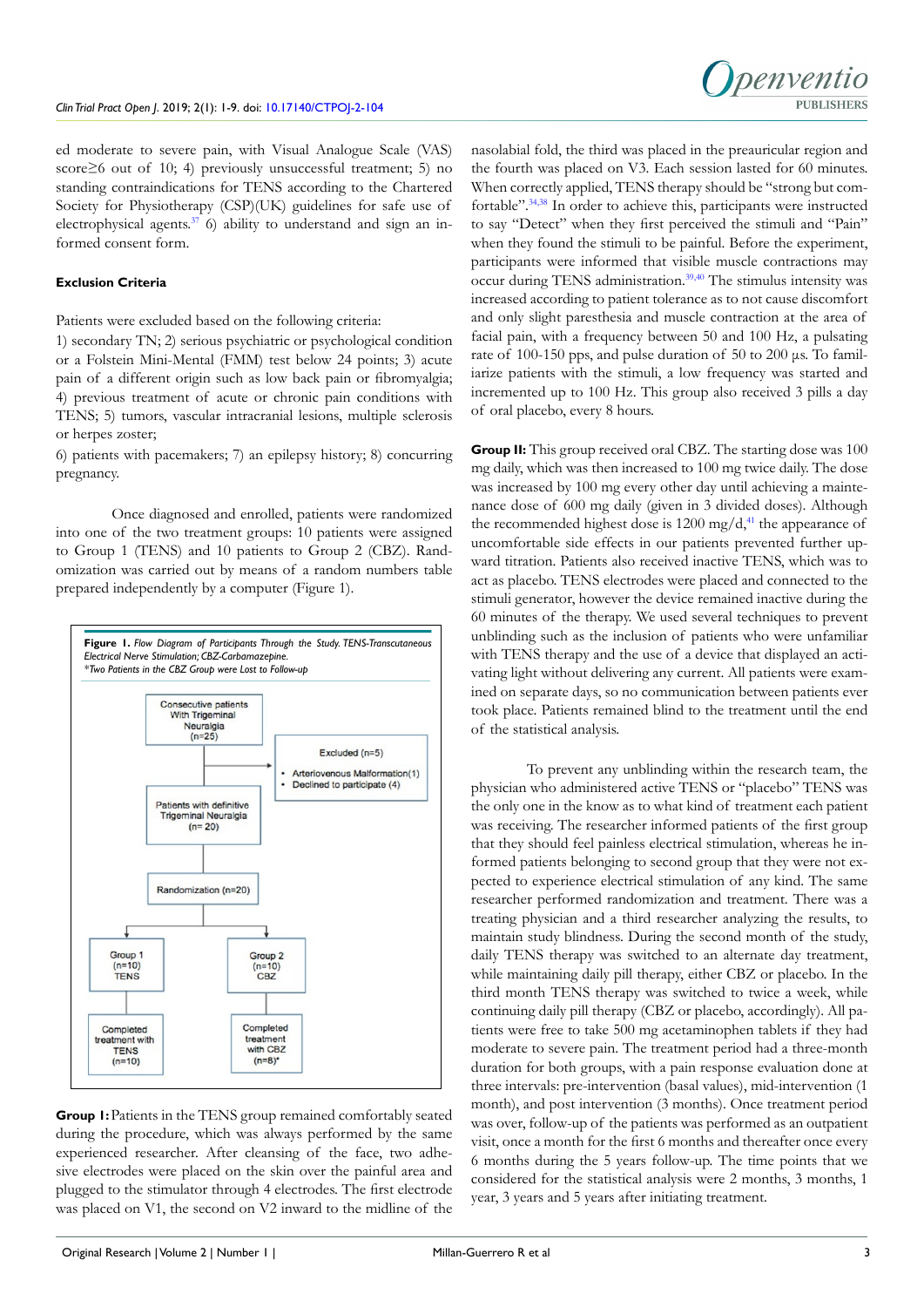

The TENS unit we used ((Model 120Z; Medtronic, Inc., Minneapolis, MN, USA) provided a symmetric biphasic pulse waveform with pulse duration of 100 ms. Frequency was modulated from 1 to 250 Hz.

#### **Outcomes**

1. The severity of pain was evaluated using a Visual Analogue Scale (VAS) score (from 0 indicating no pain, to 10 indicating the worst pain).

2. Clinical results were classified according to the Barrow Neurological Institute (BNI) pain scale. The BNI pain scale has 5 levels:

- I. Excellent (complete disappearance of pain and no medication required);
- II. Mild pain (no medication required);
- III. Moderate pain (medication required for complete control),
- IV. Moderate pain (medication required but incomplete
- control);
- V. Severe or unrelieved pain.

A BNI score of I to III indicated satisfactory pain relief, while a BNI score of IV to V indicated poor pain relief, which serves as a criterion for evaluating recurrence after surgery.<sup>42</sup>

3. Duration of pain episodes measured in minutes.

4. Number of pain episodes per day.

5. Daily analgesic intake measured in number of acetaminophen 500 mg tablets.

# **STATISTICAL ANALYSIS**

Descriptive statistics were calculated for all variables. Continuous data are presented as mean±SEM and as medians and ranges. Categorical data are presented as frequencies and percentages. Chi square tests were used to compare BNI and VAS scores. Group comparisons for continuous variables were examined using independent *t*-tests when data were normally distributed and using Mann-Whitney *U*-test when not normally distributed. Two-way ANOVA with repeated measurements was used to evaluate the effect of the intervention (TENS, CBZ) and assessment time points (2 months, 3 months, 1 year, 3 years and 5 years).

Friedman test was used for nonparametric data, and when a difference was detected between groups. The association between TENS effect on pain control and time was measured using the Kaplan-Meier method and the log-rank test.  $p < 0.05$  indicated statistical significance. Statistical analysis was performed using the Statistical Package for the Social Sciences version 16.0 (SPSS, Chicago, IL, USA).

# **RESULTS**

#### **Patient Characteristics and Trial Profile**

A total of 20 patients with a diagnosis of TN were enrolled in

the study. There was no statistically significant difference in demographic profile or in clinical baseline characteristics (Table 1). Of the 20 patients enrolled, 18 completed the study and were analyzed for efficacy of treatment. Two patients from group 2 were lost to follow-up; they refused to continue the study because they considered the intervention ineffective (Figure 1).

|                                      | TENS group (n=10) | $CBZ$ group (n=10) | p value |
|--------------------------------------|-------------------|--------------------|---------|
| Female/Male ratio                    | 3/7               | 3/7                | 1.0     |
| Age (y)                              | $64.9 \pm 14$     | $65.4 \pm 13$      | 0.8     |
| Duration of pain                     | $2.1 \pm 0.73$    | $1.9 \pm 0.56$     | 0.37    |
| <b>VAS Baseline</b>                  | $9.0 \pm 1.333$   | $9.40 \pm 1.075$   | 0.470   |
| <b>BNI Baseline</b>                  | $4.6 \pm 0.69$    | $4.5 \pm 0.7$      | 0.754   |
| Paroxysms/Day<br><b>Baseline</b>     | $5.1 \pm 1.2$     | $4.9 \pm 1.1$      | 0.58    |
| Duration of Event<br><b>Baseline</b> | $1.7 \pm 0.4$     | $1.65 \pm 0.3$     | 0.7     |
| Analgesic intake<br>per day Baseline | $5.1 \pm 1.2$     | $4.4 \pm 1.3$      | 0.87    |

# **VAS Pain Score**

When comparing the two groups, it was found that the TENS group had a lower mean VAS score than the CBZ group for all time points. At 2 months the TENS group had a mean VAS score of 0.3, while the CBZ group had a mean VAS score of 2.2 (*p*=0.005). The mean VAS score at 3 months, 1 year and 3 years for the TENS group was 0, while the CBZ group had a mean VAS score or 1.6, 3.8 and 3.8 respectively. The difference between groups was statistically significant for the 3 time points ( $p=0.016$ ,  $p$ )  $\leq 0.0001$ ,  $p \leq 0.001$ ). At 5 years the mean VAS score for the TENS group was 7.1 while the CBZ group had a score of 8.9, no statistically significant difference was found with a *p* value of 0.065 (Table 2, Figure 2).

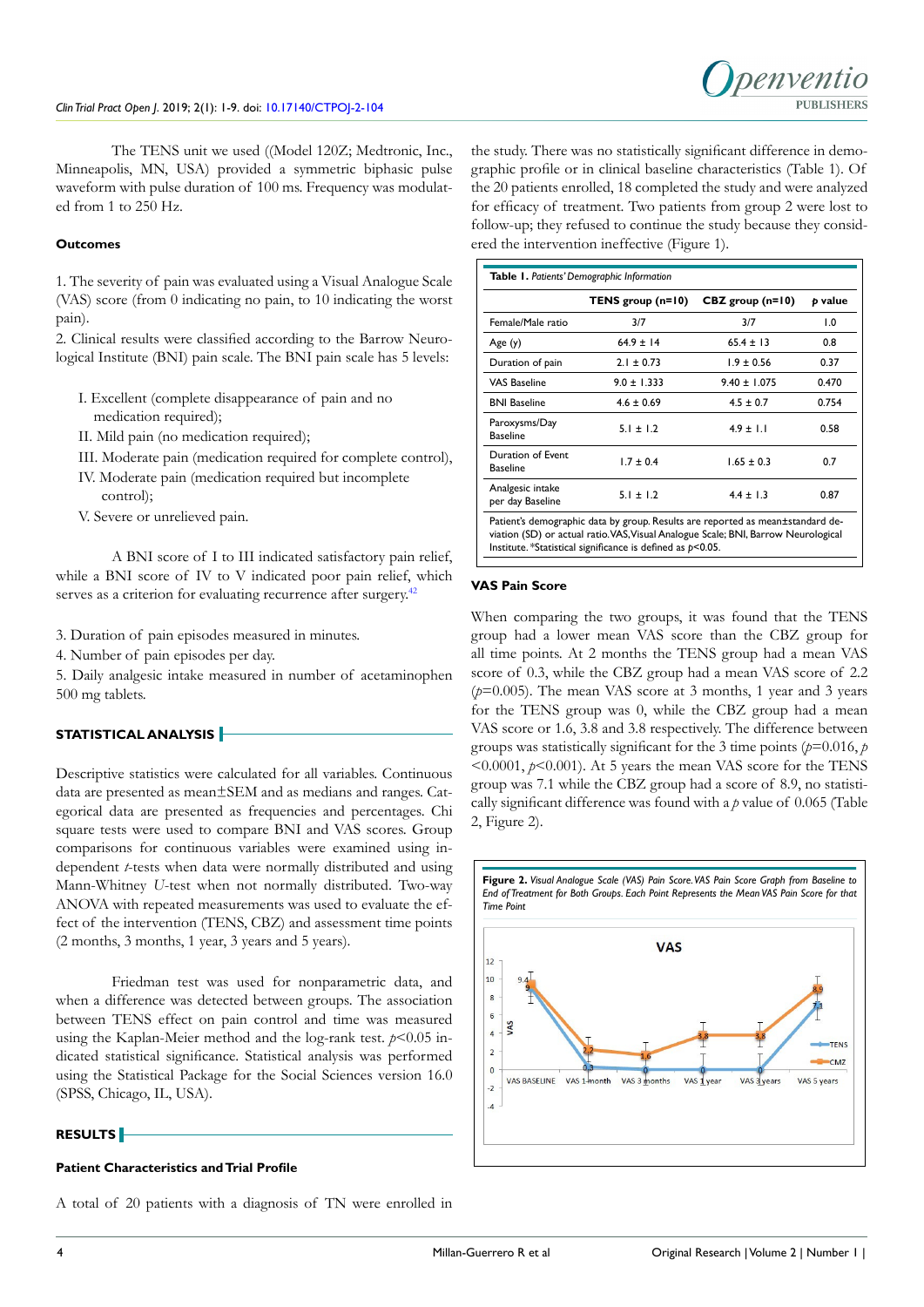| Time point                                                                                                                                                                                                                | Table 2. Visual Analogue Scale (VAS) Pain Score<br>TENS group (n=10) | $CBZ$ group (n=10) | p value  |
|---------------------------------------------------------------------------------------------------------------------------------------------------------------------------------------------------------------------------|----------------------------------------------------------------------|--------------------|----------|
| <b>Baseline</b>                                                                                                                                                                                                           | $9.0 \pm 1.333$                                                      | $9.40 \pm 1.075$   | 0.470    |
| 2 months                                                                                                                                                                                                                  | $0.3 \pm 0.949$                                                      | $2.2 \pm 1.619$    | $0.005*$ |
| 3 months                                                                                                                                                                                                                  | 0                                                                    | $1.6 \pm 1.8$      | $0.016*$ |
| I year                                                                                                                                                                                                                    | 0                                                                    | $3.8 \pm 1.03$     | $0.000*$ |
| 3 years                                                                                                                                                                                                                   | n                                                                    | $3.8 \pm 1.03$     | $0.000*$ |
| 5 years                                                                                                                                                                                                                   | $7.1 \pm 2.47$                                                       | $8.9 \pm 1.52$     | 0.065    |
| Visual Analogue Scale (VAS) pain score at baseline, 2 months, 3 months, 1<br>year, 3 years and 5 years. Results are reported as mean $\pm$ standard deviation<br>(SD). *Statistical significance is defined as $p<0.05$ . |                                                                      |                    |          |

#### **BNI Pain Score**

As show in Table 3, the difference between both study groups with respect to the mean BNI scale was statistically significant at 2 months, 3 months, 1 year and 3 years (*p*=0.007, *p*=0.008, *p*<0.001, *p*<0.001). Although the mean BNI scale was slightly lower in the TENS group than in the CBZ group at 5 years, this difference was statistically non significant (*p*=0.137). The TENS group remained pain free for up to 3 years (Table 3).

| Time point      | TENS group (n=10) | $CBZ$ group (n=10) | p value  |
|-----------------|-------------------|--------------------|----------|
| <b>Baseline</b> | $4.6 \pm 0.699$   | $4.5 \pm 0.707$    | 0.754    |
| 2 months        | $1.1 \pm 0.316$   | $2.1 \pm 0.994$    | $0.007*$ |
| 3 months        | $1 \pm 0$         | $2 \pm 1.054$      | $0.008*$ |
| I year          | $1 \pm 0$         | $2.3 \pm 0.949$    | $0.000*$ |
| 3 years         | $1 \pm 0$         | $3.7 \pm 0.675$    | $0.000*$ |
| 5 years         | $4.1 \pm 0.876$   | $4.6 \pm 0.516$    | 0.137    |

Barrow Neurological Institute (BNI) pain scale score at baseline, 2 months, 3 months, 1 year, 3 years and 5 years. Results are reported as mean ± standard deviation (SD). \*Statistical significance is defined as *p*<0.05.



**Figure 3.** *Barrow Neurological Institute (BNI) Pain Scale Score. BNI Pain Score Graph from* 

The TENS group showed an excellent response to treatment (BNI I, complete disappearance of pain and no medication required) starting at 3 months and up until 3 years after treatment while the CBZ group had a mild response to treatment (BNI II, mild pain and no medication required) at 3 months and 1 year, and experienced moderate pain (BNI III, medication required for complete control) at 3 years. At 5 years patients in both groups suffered moderate pain (BNI IV, medication required but incomplete control) (Figure 3).

#### **Duration of Pain Episode**

The duration of pain episodes was significantly higher at 2 months and 3 years in the CBZ group when compared to the TENS group  $(p=0.001, p=0.010)$ . At 5 years the duration of pain episodes appeared to be significantly higher in the TENS group instead (*p*=0.028). No statistical difference was found at 3 months or 1 year between groups (*p*=0.178, *p*=0.172).

### **Number of Episodes Per Day**

When comparing the number of pain paroxysms per day between groups, it was found that the TENS group showed a lower number of episodes at all time points. There were no pain episodes reported in the TENS group at 3 months, 1 year and 3 years, while the CBZ group experienced a mean of 0.9, 2.3 and 3.2 events for the same time points. The difference between groups was statistically significant (*p*=0.019, *p*=0.001, *p*<0.001). At 5 years, patients in the TENS group had a mean number of events of 3.8 while patients in CBZ had 3.9 events, with no statistically significant difference between them  $(p=0.844)$  (Table 4).

| Time point      | TENS group (n=10) | CBZ group (n=10) | p value  |
|-----------------|-------------------|------------------|----------|
| <b>Baseline</b> | $5.1 \pm 1.28$    | $4.9 \pm 1.10$   | 0.583    |
| 2 months        | $0.2 \pm 0.632$   | $1.3 \pm 1.05$   | $0.011*$ |
| 3 months        | 0                 | $0.9 \pm 1.10$   | 0019*    |
| I year          | 0                 | $2.3 \pm 1.76$   | $0.001*$ |
| 3 years         | 0                 | $3.2 \pm 0.919$  | $0.00*$  |
| 5 years         | $3.8 \pm 1.033$   | $3.9 \pm 1.197$  | 0.844    |

#### **Analgesic Intake**

| Time point      | TENS group $(n=10)$ | $CBZ$ group (n=10) | p value  |
|-----------------|---------------------|--------------------|----------|
| <b>Baseline</b> | $5.1 \pm 1.20$      | $4.4 \pm 1.30$     | 0.87     |
| 2 months        | o                   | $2 + 115$          | $0.000*$ |
| 3 months        | 0                   | $1.8 \pm 1.13$     | $0.000*$ |
| l year          | n                   | $1.8 \pm 0.019$    | $0.000*$ |
| 3 years         | 0                   | $1.8 \pm 0.919$    | $0.000*$ |
| 5 years         | $9.9 \pm 0.738$     | $3.1 \pm 0.876$    | 0.588    |

Regarding analgesic intake, the TENS group showed a reduction in the number of acetaminophen tablets required for pain control, when compared to the CBZ group at 2 months, 3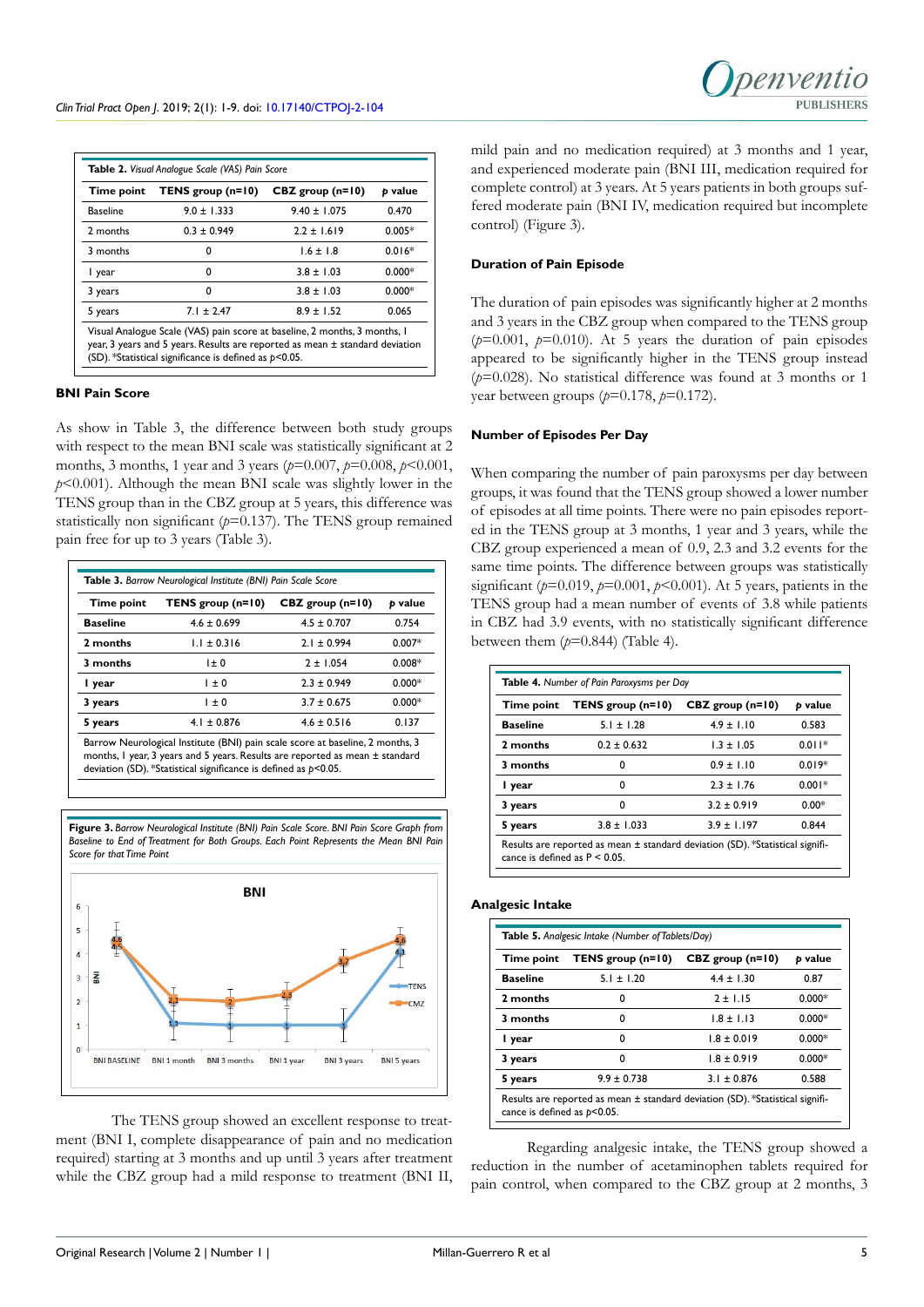months, 1 year and 3 years (*p*=0.000, *p*=0.000, *p*<0.0001, *p*<0.001 respectively). While there was no statistically significant difference between groups at 5 years (*p*=0.588), mean analgesic intake was increased in the TENS group (9.9) versus the CBZ group (3.1) (Table 5).

After initiating treatment, patients with complete resolution of symptoms in the TENS group and in the CBZ group accounted for 60% and 50% at 1 month, 100% and 77.77% at 3 months, 100% and 62.5% at 1 year, 100% and 50% at 3 years, respectively. By the 5-year mark,  $100\%$  (n=10) of patients in the TENS group and 100% (n=8) of patients in the CBZ group had experienced pain recurrence. (Table 6)

| Table 6. Percentage of Pain-Free Patients |                   |                    |           |  |
|-------------------------------------------|-------------------|--------------------|-----------|--|
| Time point                                | TENS group (n=10) | $CBZ$ group (n=10) | p value   |  |
| I month                                   | 60%               | 50%                | 0.172     |  |
| 3 months                                  | 100%              | 77.77%             | $< 0.05*$ |  |
| I year                                    | 100%              | 62.5%              | $< 0.05*$ |  |
| 3 years                                   | 100%              | 50%                | $< 0.05*$ |  |
| 5 years                                   | 0%                | 0%                 | 0.588     |  |
| 5 years                                   | $7.1 \pm 2.47$    | $8.9 \pm 1.52$     | 0.065     |  |

Visual Analogue Scale (VAS) pain score at baseline, 2 months, 3 months, 1 year, 3 years and 5 years. Results are reported as mean ± standard deviation (SD). \*Statistical significance is defined as *p*<0.05.



The TENS group achieved better pain control than the CBZ group for the first three years (as inferred by the inferior number of pain events, lower pain scores and lower analgesic intake) and the difference was statistically significant  $(p<0.05)$ . The first patient in the TENS group to experience pain recurrence, did so after the 3 years mark while the first patient in the CBZ suffered an event by the  $1<sup>st</sup>$  year (Figure 4).

## **Side Effects**

Six patients in the CBZ group presented nausea, vertigo and vom-

iting; side effects were not serious and spontaneously disappeared altogether. Patients in the TENS group experienced no side effects.

# **DISCUSSION**

TN is a debilitating chronic pain disorder and in refractory patients, it can severely impair quality of life. CBZ remains the first-line recommended therapy, with surgery as an alternative treatment option after loss of pharmacological effect, intolerance to the medication or refractory pain. Complications following surgery include paresthesias, facial palsy, hearing loss, cerebellar injury, CSF leak, hematoma and infection. Long-term follow-up of surgical patients has shown a total cure rate of 60-88% with a relapse rate between 10-54% after 3 years. [23,](#page-7-3)[43](#page-7-21)

Several studies have validated TENS as an effective treat-ment option for chronic and acute pain,<sup>[44-46](#page-7-22)</sup> however, there is a significant lack of studies that have explored the administration of TENS as a possible therapy in TN.[47,48](#page-8-0) The findings of our study suggest that TENS is an valuable therapeutic alternative for patients with refractory TN. Patients that received TENS exhibited significant improvement in pain scores and lower analgesic intake. TENS proved to be not only effective in diminishing the VAS and BIN pain scores once treatment was initiated, but also in decreasing the number of pain events. It is interesting to note that after 3 months of treatment, patients reported no pain paroxysms and they remained episode-free for the following 3 years. There is reason to believe there could be a cumulative effect of multiple doses of TENS in pain relief.[49](#page-8-1)

In contrast, patients who received CBZ continued with a variable number of events and reported higher VAS and BNI scores. It was only after 3 years following TENS treatment when patients' VAS and BNI scores, as well as the number of events, duration of events and amount of analgesic tables required for pain control, became similar between the two groups.

A TENS machine is a small and practical battery-operated device that can be purchased or borrowed from a pain and physiotherapy clinic and administered at home once the patient is taught to apply it properly.[50](#page-8-2) The simplicity of the procedure, the low long-term cost and the absence of major side effects, as well as the avoidance of surgical and anesthetic risks, suggest that TENS can be an excellent option in refractory TN.

We acknowledge our study has several limitations. The sample size of the subjects is insufficient for generalization of the results. Further studies may want to investigate the effects of TENS on refractory TN with a larger sample size.

Another limitation of the study is the use of CBZ in patients who had failed to obtain adequate control with previous administration of this drug. However, since initial management of patients was not carried out by our pain clinic, we could not be certain that appropriate doses had been employed. For this reason, and because CBZ is the only drug FDA approved for TN treatment, $51$  we chose to use it for the control group regardless of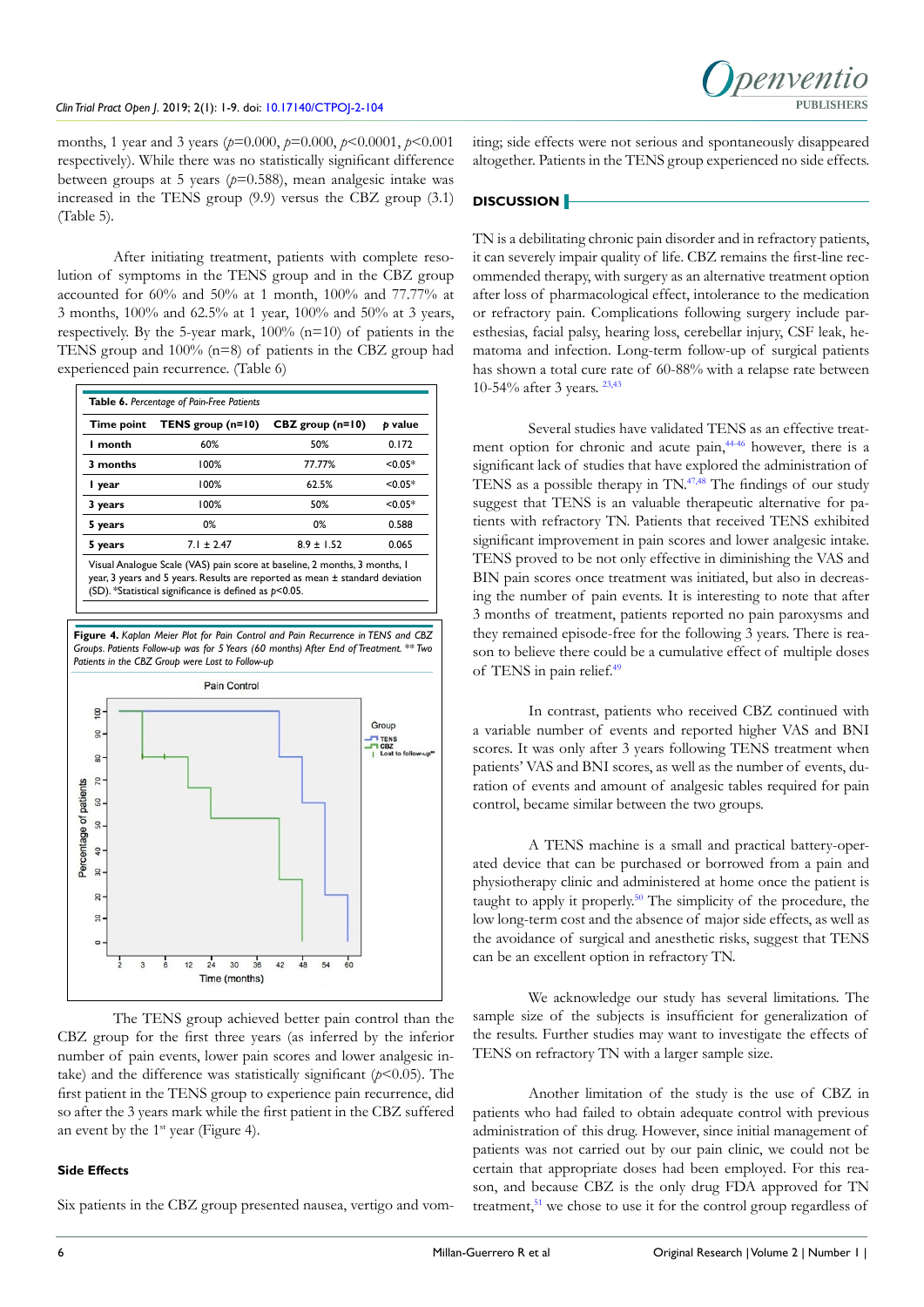penyentic

previous background.

Although it is possible that a higher dose of CBZ in refractory TN patients could help achieve better pain control when a lower dose has not[,18](#page-6-10) administering more than 600 mg/d was not an option for our patients because higher doses were not tolerated.

### **CONCLUSION**

The results of our study suggest that TENS is a safe, simple, and effective treatment option for achieving pain control in refractory TN and showed excellent patient tolerability, with no notable adverse effects. TENS is a non-invasive and inexpensive technique and its potential for reducing healthcare costs and improving quality of life warrants further research. Clinical trials with a larger sample size are needed to evaluate the role TENS therapy could play in the management of TN.

# **CONFLICTS OF INTEREST**

The authors declare that they have no conflicts of interest.

# **REFERENCES**

<span id="page-6-0"></span>1. Headache Classification Committee of the International Headache Society (IHS). The International Classification of Headache Disorders, 3rd ed. *Cephalalgia*. 2018; 38:708-721.

<span id="page-6-1"></span>2. Börü UT, Duman A, Bölük C, Coskun DS, Tasdemir M. Botulinum toxin in the treatment of trigeminal Neuralgia. 6-Month follow-up. *Medicine (Baltimore)*. 2017; 96: e8133. doi: [10.1097/](https://doi.org/10.1097/MD.0000000000008133) [MD.0000000000008133](https://doi.org/10.1097/MD.0000000000008133)

3. Van Hecke O, Austin SK, Khan RA, Smith BH, Torrance N. Neuropathic pain in the general population: A systematic review of epidemiological studies. *Pain*. 2014; 155: 654-662. doi: [10.1016/j.](https://doi.org/10.1016/j.pain.2013.11.013) [pain.2013.11.013](https://doi.org/10.1016/j.pain.2013.11.013)

<span id="page-6-2"></span>4. Hall GC, Carroll D, Parry D, McQuay HJ. Epidemiology and treatment of neuropathic pain: The UK primary care perspective. *Pain*. 2006; 122: 156-162. doi: [10.1016/j.pain.2006.01.030](https://doi.org/10.1016/j.pain.2006.01.030)

5. Koopman JS, Dieleman JP, Huygen FJ, et al. Incidence of facial pain in the general population. *Pain.* 2009; 147: 122-127. doi: [10.1016/j.pain.2009.08.023](https://doi.org/10.1016/j.pain.2009.08.023)

<span id="page-6-3"></span>6. Dandy WE. Concerning the cause of trigeminal neuralgia. *Am J Surg*.1934; 24: 447-455. doi: [10.1016/S0002-9610\(34\)90403-7](https://doi.org/10.1016/S0002-9610%2834%2990403-7)

<span id="page-6-4"></span>7. Prasad S, Galetta S. Trigeminal neuralgia: Historical notes and current concepts. *The Neurologist*. 2009; 15: 87-94. doi: [10.1097/](https://doi.org/10.1097/NRL.0b013e3181775ac3) [NRL.0b013e3181775ac3](https://doi.org/10.1097/NRL.0b013e3181775ac3)

<span id="page-6-5"></span>8. Yoshino N, Akimoto H, Yamada I, et al. Trigeminal neuralgia:

evaluation of neuralgic manifestation and site of neurovascular compression with 3D CISS MR imaging and MR angiography. *Radiology*. 2003; 228: 539-545. doi: [10.1148/radiol.2282020439](https://doi.org/10.1148/radiol.2282020439)

<span id="page-6-6"></span>9. McMillan R. Trigeminal neuralgia-a debilitating facial pain. *Rev Pain*. 2011; 5: 26-34. doi: [10.1177/204946371100500105](https://doi.org/10.1177/204946371100500105)

10. Cruccu G, Finnerup NB, Jensen TS, et al. Trigeminal neuralgia: New classification and diagnostic grading for practice and research. *Neurology*. 2016; 87: 220-228 doi: [10.1212/](https://doi.org/10.1212/WNL.0000000000002840) [WNL.0000000000002840](https://doi.org/10.1212/WNL.0000000000002840)

11. Treede RD, Jensen TS, Campbell JN, et al. Neuropathic pain: Redefinition and a grading system for clinical and research purposes. *Neurology*. 2008; 70: 1630-1635. doi: [10.1212/01.](https://doi.org/10.1212/01.wnl.0000282763.29778.59) [wnl.0000282763.29778.59](https://doi.org/10.1212/01.wnl.0000282763.29778.59)

12. Antonini G, Di Pasquale A, Cruccu G, et al. Magnetic resonance imaging contribution for diagnosing symptomatic neurovascular contact in classical trigeminal neuralgia: A blinded case-control study and meta-analysis. *Pain*. 2014; 155: 1464-1471. doi: [10.1016/j.pain.2014.04.020](https://doi.org/10.1016/j.pain.2014.04.020)

<span id="page-6-7"></span>13. Lee A, McCartney S, Burbidge C, Raslan AM, Burchiel KJ. Trigeminal neuralgia occurs and recurs in the absence of neurovascular compression. *J Neurosurg*. 2014; 120: 1048-1054. doi: [10.3171/2014.1.JNS131410](https://doi.org/10.3171/2014.1.JNS131410)

14. Cruccu G. Trigeminal Neuralgia. *Continuum (Minneap Minn)*. 2017; 23 (2, Selected Topics in Outpatient Neurology): 396-420. doi: [10.1212/CON.0000000000000451](https://doi.org/10.1212/CON.0000000000000451)

<span id="page-6-8"></span>15. Weber K. Neuromodulation and devices in trigeminal neuralgia. *Headache*. 2017; 57: 1648-1653. doi: [10.1111/head.13166](https://doi.org/10.1111/head.13166)

16. Gronseth G, Cruccu G, Alksne J, et al. Practice parameter: The diagnostic evaluation and treatment of trigeminal neuralgia (an evidence-based review): Report of the quality standards subcommittee of the American academy of neurology and the European federation of neurological societies. *Neurology*. 2008; 71: 1183-1190. doi: [10.1212/01.wnl.0000326598.83183.04](https://doi.org/10.1212/01.wnl.0000326598.83183.04)

<span id="page-6-9"></span>17. Cruccu G, Gronseth G, Alksne J, et al. AAN-EFNS guidelines on trigeminal neuralgia management. *Eur J Neurol.* 2008; 15: 1013- 1028. doi: [10.1111/j.1468-1331.2008.02185.x](https://doi.org/10.1111/j.1468-1331.2008.02185.x)

<span id="page-6-10"></span>18. Al-Quliti KW. Update on neuropathic pain treatment for trigeminal neuralgia. The pharmacological and surgical options. *Neurosciences (Riyadh)*. 2015; 20: 107-114. doi: [10.17712/](https://doi.org/10.17712/nsj.2015.2.20140501) [nsj.2015.2.20140501](https://doi.org/10.17712/nsj.2015.2.20140501)

19. Nurmikko TJ, Eldridge PR. Trigeminal neuralgia—pathophysiology, diagnosis and current treatment. *Br J Anaesth.* 2001; 87: 117- 132. doi: [10.1093/bja/87.1.117](https://doi.org/10.1093/bja/87.1.117)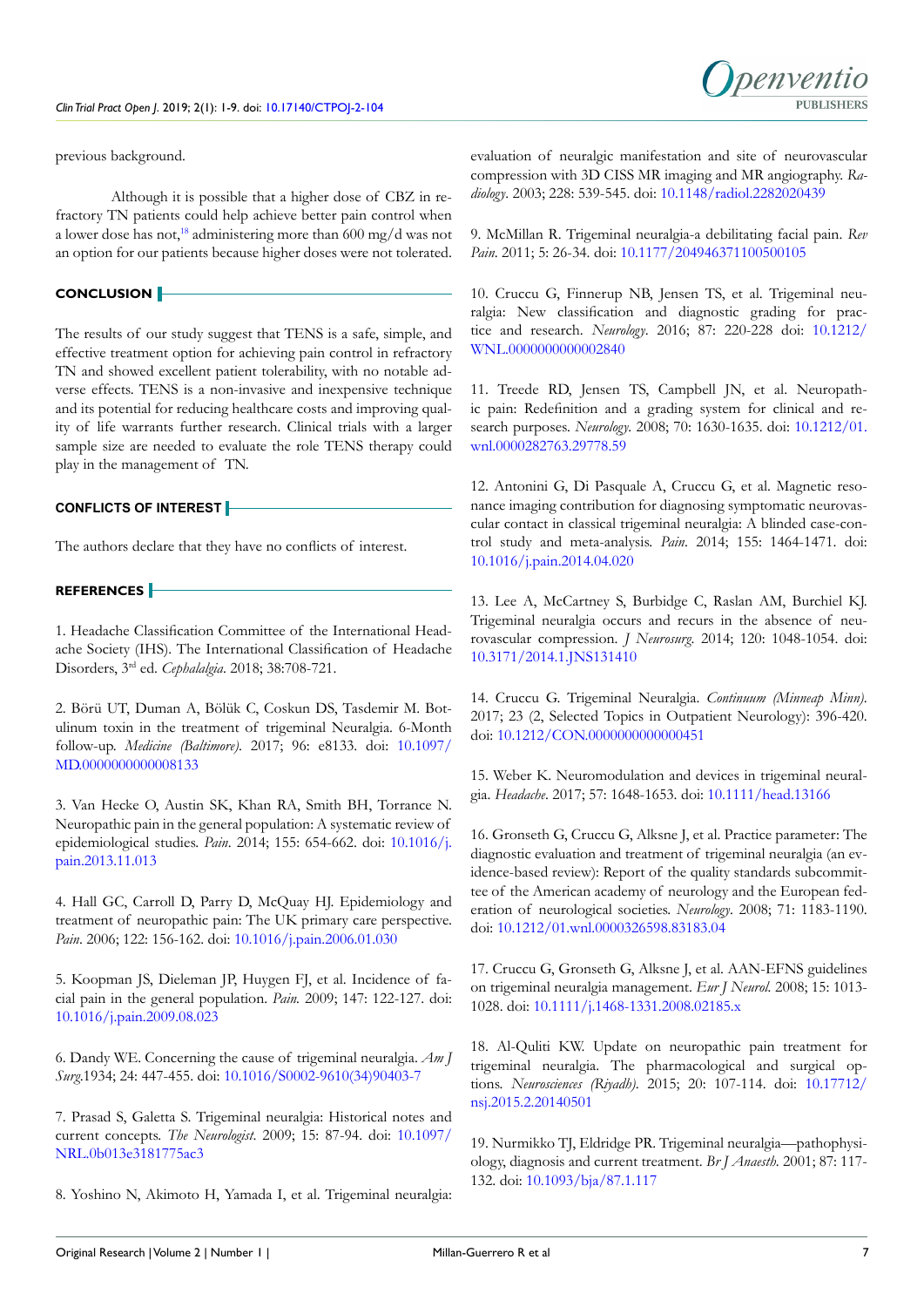<span id="page-7-0"></span>20. Spatz AL, Zakrzewska JM, Kay EJ. Decision analysis of medical and surgical treatments for trigeminal neuralgia: How patient evaluations of benefits and risks affect the utility of treatment decisions. *Pain*. 2007; 131: 302-310. doi: [10.1016/j.pain.2007.02.009](https://doi.org/10.1016/j.pain.2007.02.009)

<span id="page-7-1"></span>21. Bennetto L, Patel NK, Fuller G. Trigeminal neuralgia and its management. *BMJ*. 2007; 334: 201-205. doi: [10.1136/](https://doi.org/10.1136/bmj.39085.614792.BE) [bmj.39085.614792.BE](https://doi.org/10.1136/bmj.39085.614792.BE)

<span id="page-7-2"></span>22. Li ST, Pan Q, Liu N, Shen F, Liu Z, Guan Y. Trigeminal neuralgia: What are the important factors for good operative outcomes with microvascular decompression. *Surg Neurol.* 2004; 62: 400-404. doi: [10.1016/j.surneu.2004.02.028](https://doi.org/10.1016/j.surneu.2004.02.028)

<span id="page-7-3"></span>23. Bick SKB, Eskandar EN. Surgical treatment of trigeminal neuralgia. *Neurosurg Clin N Am*. 2017; 28: 429-438. doi: [10.1016/j.](https://doi.org/10.1016/j.nec.2017.02.009) [nec.2017.02.009](https://doi.org/10.1016/j.nec.2017.02.009)

<span id="page-7-4"></span>24. Holsheimer J. Electrical stimulation of the trigeminal tract in chronic, intractable facial neuralgia. *Arch Physiol Biochem.* 2001; 109: 304-308. doi: [10.1076/apab.109.4.304.4246](https://doi.org/10.1076/apab.109.4.304.4246)

<span id="page-7-5"></span>25. Eckerdal A, Bastian L. Can low reactive level laser therapy be used in the treatment of neurogenic facial pain? A double-blind placebo controlled investigation of patients with trigeminal neuralgia. *Laser Ther*. 1996; 8: 247-252. doi: [10.5978/islsm.8.247](https://doi.org/10.5978/islsm.8.247)

26. Thompson JW, Filshie J. Transcutaneous electrical nerve stimulation (TENS) and acupuncture. In: Doyle D, Hanks G, MacDonald N, eds. *Oxford Textbook of Palliative Medicine*. Oxford, England, UK: Oxford University Press; 1998: 421-437

<span id="page-7-6"></span>27. American physical therapy association. Guide to physical therapist practice, 2nd ed. *Phys Ther*. 2001; 81: 9-746.

<span id="page-7-7"></span>28. Johnson M. Transcutaneous electrical nerve stimulation: Mechanisms, clinical application and evidence. *Rev Pain*. 2007; 1: 7-11 doi: [10.1177/204946370700100103](https://doi.org/10.1177/204946370700100103)

<span id="page-7-8"></span>29. Sluka KA, Deacon M, Stibal A, Strissel S, Terpstra A. Spinal blockade of opioid receptors prevents the analgesia produced by TENS in arthritic rats. *J Pharmacol Exp Ther*. 1999; 89: 840-846.

<span id="page-7-9"></span>30. Sluka KA, Walsh D. Transcutaneous electrical nerve stimulation: Basic science mechanisms and clinical effectiveness. *J Pain*. 2003; 4: 109-121. doi: [10.1054/jpai.2003.434](https://doi.org/10.1054/jpai.2003.434)

<span id="page-7-10"></span>31. Binder A, Baron R. Utility of transcutaneous electrical nerve stimulation in neurologic pain disorders. *Neurology*. 2010; 74: 104- 105. doi: [10.1212/WNL.0b013e3181cbb8af](https://doi.org/10.1212/WNL.0b013e3181cbb8af)

<span id="page-7-11"></span>32. Bilgili A, Cakir T, Dogan SK, et al. The effectiveness of transcutaneous electrical nerve stimulation in the management of patients with complex regional pain syndrome: A randomized, double-blinded, placebo controlled prospective study. *J Back Mus-* *culoskelet Rehabil*. 2016; 29: 661-671. doi: [10.3233/BMR-160667](https://doi.org/10.3233/BMR-160667)

<span id="page-7-12"></span>33. Vance CG, Dailey DL, Rakel BA, Sluka KA. Using TENS for pain control: The state of the evidence. *Pain Manag*. 2014; 4: 197- 209. doi: [10.2217/pmt.14.13](https://doi.org/10.2217/pmt.14.13)

<span id="page-7-13"></span>34. DeSantana JM, Walsh DM, Vance C, Rakel BA, Sluka KA. Effectiveness of transcutaneous electrical nerve stimulation for treatment of hiperalgesia and pain. *Curr Rheumatol Rep*. 2008; 10: 492-499.

<span id="page-7-14"></span>35. World Medical Association. World medical association declaration of helsinki ethical principles for medical research involving human subjects. *JAMA*. 2013; 310: 2191-2194. doi: [10.1001/](https://doi.org/10.1001/jama.2013.281053) [jama.2013.281053](https://doi.org/10.1001/jama.2013.281053)

<span id="page-7-15"></span>36. Cruccu G, Truini A. Refractory trigeminal neuralgia. Non-surgical treatment options. *CNS Drugs*. 2013; 27: 91-96. doi: [10.1007/](https://doi.org/10.1007/s40263-012-0023-0) [s40263-012-0023-0](https://doi.org/10.1007/s40263-012-0023-0)

<span id="page-7-16"></span>37. Rennie S. Electrophysical agents-contraindications and precautions: An evidence-based approach to clinical decision making in physical therapy. *Physiother Can*. 2011; 62: 1-80. doi: [10.3138/](https://doi.org/10.3138/ptc.62.5) [ptc.62.5](https://doi.org/10.3138/ptc.62.5)

<span id="page-7-17"></span>38. Yameen F, Shahbaz NN, Hasan Y, Fauz R, Abdullah M. Efficacy of transcutaneous electrical nerve stimulation and its different modes in patients with trigeminal neuralgia. *J Pak Med Assoc.* 2011; 61: 437-439.

<span id="page-7-18"></span>39. Law P, Cheing G. Optimal stimulation frequency of transcutaneous electrical nerve stimulation on people with knee osteoarthritis. *J Rehabil Med*. 2004; 36: 220-225. doi: [10.1080/16501970410029834](https://doi.org/10.1080/16501970410029834)

40. De Tommaso M, Fiore P, Camporeale A, et al. High and low frequency transcutaneous electrical nerve stimulation inhibits nociceptive responses induced by CO<sub>2</sub> laser stimulation in humans. New*rosci Lett*. 2003; 342: 17-20. doi: [10.1016/S0304-3940\(03\)00219-2](https://doi.org/10.1016/S0304-3940%2803%2900219-2)

<span id="page-7-19"></span>41. Obermann M. Treatment options in trigeminal neuralgia. *Ther Adv Neurol Disord.* 2010; 3: 107-115. doi: [10.1177/1756285609359317](https://doi.org/10.1177/1756285609359317)

<span id="page-7-20"></span>42. Rogers CL, Shetter AG, Fiedler JA, Smith KA, Han PP, Speiser BL. Gamma knife radiosurgery for trigeminal neuralgia: The initial experience of the barrow neurological institute. *Int J Radiat Oncol Biol Phys*. 2000; 47: 1013-1019. doi: [10.1016/S0360-3016\(00\)00513-](https://doi.org/10.1016/S0360-3016%2800%2900513-7) [7](https://doi.org/10.1016/S0360-3016%2800%2900513-7)

<span id="page-7-21"></span>43. Jellish WS, Benedict W, Owen K, Anderson D, Fluder E, Shea JF. Perioperative and long-term operative outcomes after surgery for trigeminal neuralgia: microvascular decompression vs percutaneous balloon ablation. *Head Face Med*. 2008; 4: 11. doi: [10.1186/1746-160X-4-11](https://doi.org/10.1186/1746-160X-4-11)

<span id="page-7-22"></span>44. Li J, Song Y. Transcutaneous electrical nerve stimulation for